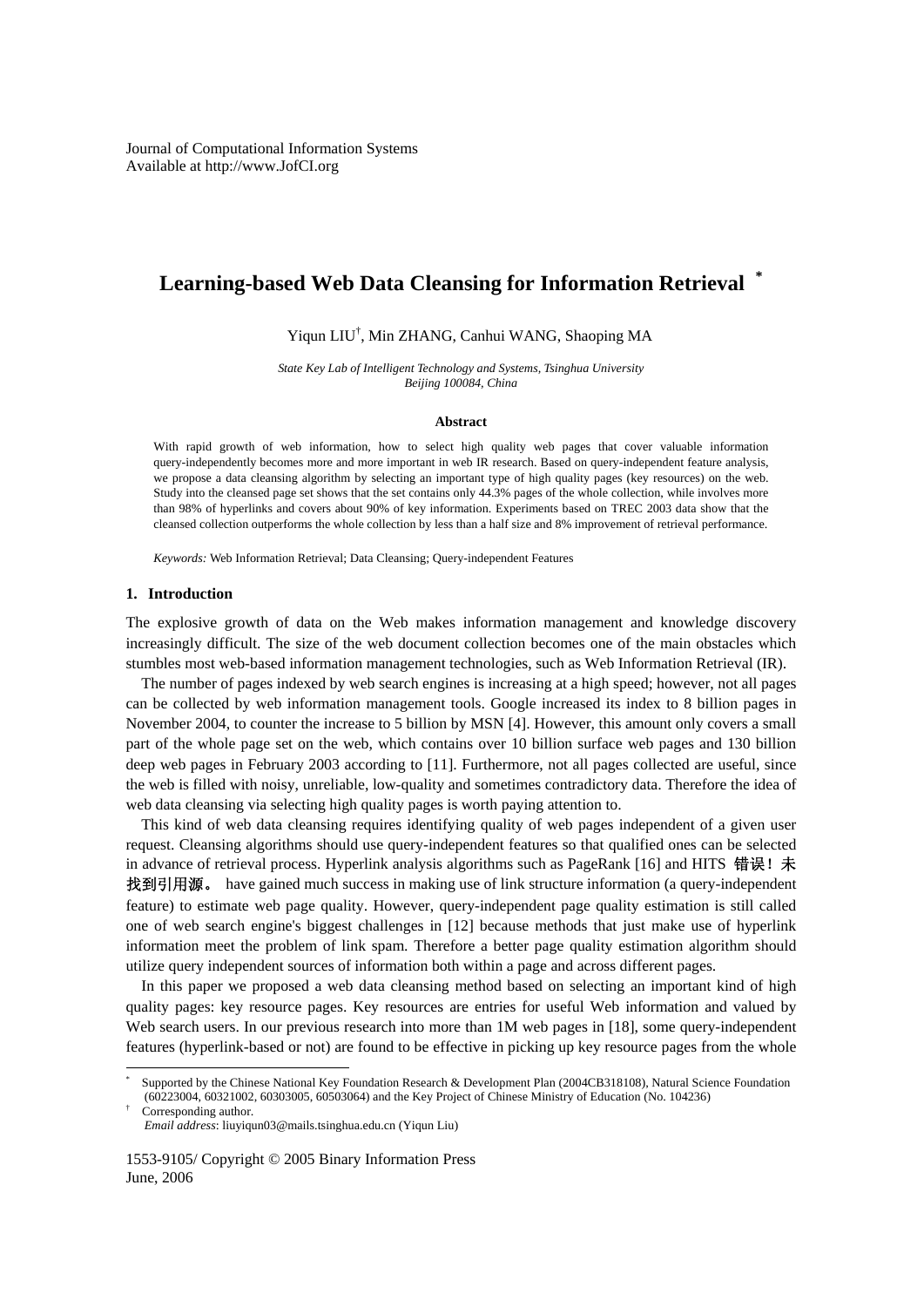collection. In that work, we also developed a decision tree based algorithm to select key resources for effective topic distillation search. However, our previous method depends on prior knowledge of key resource proportion within the whole collection. This requirement limits its application and makes it difficult to be used for general web search. The main contributions of our work are:

**1.** A clustering-based method is developed to locate key resources using query-independent features. It is more effective than the previous method and doesn't need key resource proportion knowledge. This method is designed for general web data cleansing instead of topic distillation task only. **2.** The selected key resource set retains almost all (over 98%) hyperlink structure information although it contains less than 50% pages. **3.** Experiments with TREC 2003 web track data show that it is possible for web search tools to improve retrieval performance and reduce index size at the same time by our Web data cleansing algorithm.

The remaining part is constructed as follows: Section 2 clarifies the definition of key resource and gives a brief review of related works in web page classification. Section 3 proposed the data cleansing algorithm based on query-independent features. Hyperlink structure analysis of the cleansed page set is made in Section 4. Retrieval experiment results are shown in Section 5. Finally come discussion and conclusions.

#### **2. Related Works**

## *2.1. Definition of Key Resource Page*

Key resource page is a kind of high quality web page which covers key information on the Web. They are resources which a human editor might list under a subject category in Web directories such as DMOZ. The conception of key resource is firstly proposed by TREC web track in 2002 [14]. It is described as target pages of topic distillation task, which aims at finding quality web pages that are most representative of a certain topic. Further experimental study in TREC [14][15] shows key resource pages either offer credible information itself or provide entries to clusters of high quality pages. In this way, key resource is like a combination of what HITS algorithm wants to locate: good hubs and authorities. However, key resource is likely to be, but not necessary to have hub/authority features in hyperlink structure.

Key resource is different from ordinary pages even if they are relevant to the same topic. The major difference is: although key resource itself may not provide detail information, it offers plenty of useful information that can be obtained via no more than one click.

A large proportion of search engine user requirement can be regarded as topic distillation according to user log mining (75% in AltaVista log mining by Broder [1], 85% in Yahoo! log mining by Rose and Levinson [3]). If key resource pages can be selected query-independently, it will meet a large number of web search user need. That supports our idea of applying key resource selection in data cleansing.

#### *2.2. Web Page Classification without Negative Examples*

Key resource selection is a kind of web page classification problem. It is different with ordinary classification process in the lack of negative examples because uniform sampling of negative examples is difficult and sometimes not possible. This classification should be performed with only a few positive examples (some manually collected key resources) and unlabeled data (the whole page collection we use). Because traditional classification approaches use both fully-labeled positive and negative examples in classification, approaches should be developed to deal with this kind of web page classification problem.

In 1998, Denis defined the PAC learning model for positive and unlabeled examples in [7]. Later work [6][8] showed that k-DNF and C4.5 can gain experiment success in solving this problem. Our work in [18] proved that key resource page selection is possible with some positive examples and unlabelled data. However, these methods are not applicable for all kinds of Web page classification problems because positive instance proportion within the universal set is required, which is not available in many problem settings. One-class SVM (OSVM) [13] and Positive Example Based Learning framework (PEBL) [9] are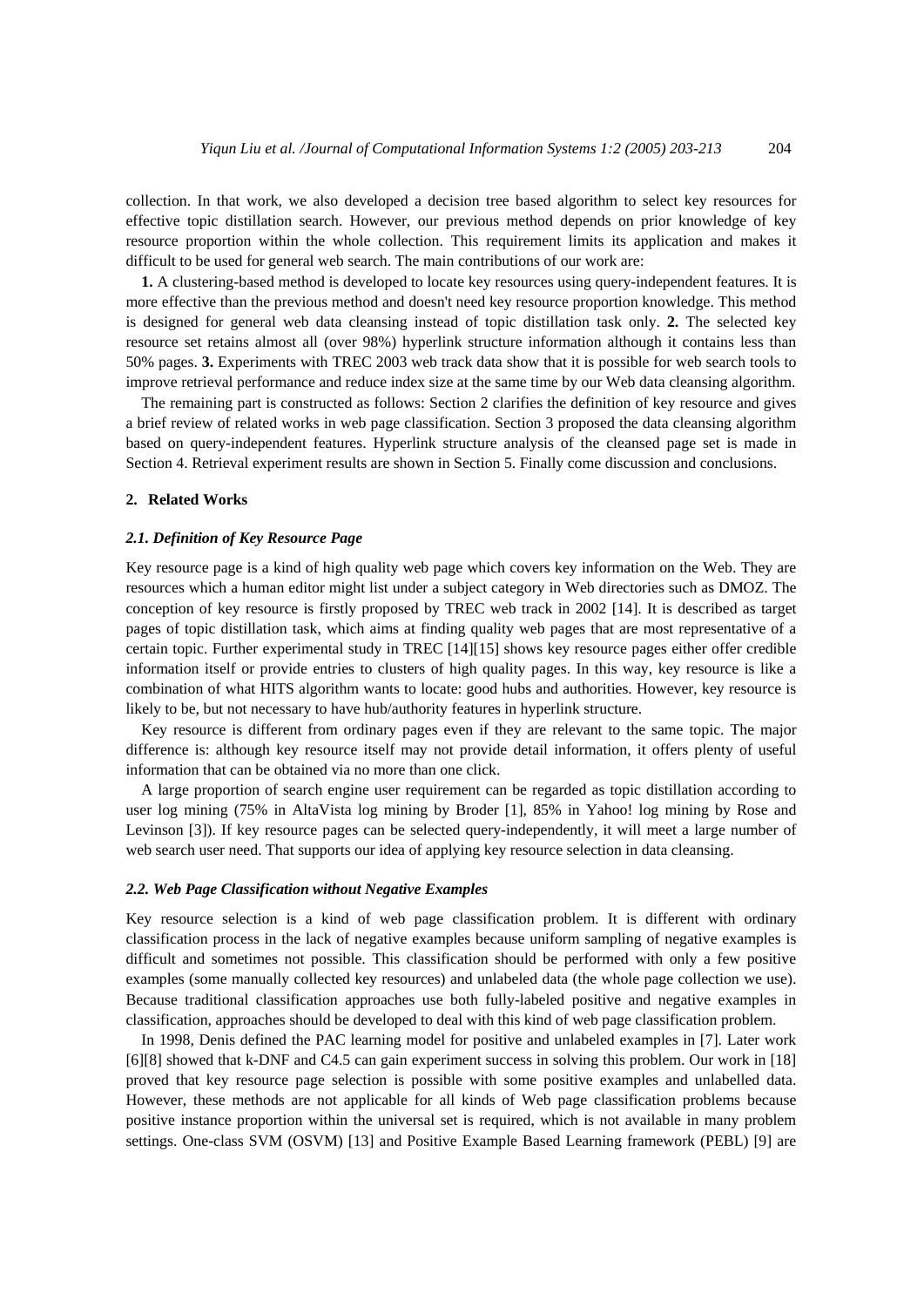based on the strong mathematical foundation of SVM. They both distinguish one class of data from the rest in the feature space without negative examples. PEBL framework also makes use of unlabelled data and therefore gains better performance. However, the PEBL framework is designed for topic-dependent problems and it is not suitable for key resource selection task, which uses query-independent features only.

#### **3. Key Resource Selection Method**

#### *3.1. Comparison of Non-content Features between Key Resources and Ordinary Pages*

We use query-independent features proposed in our previous work [18] to separate key resource pages from ordinary pages. The features are in-link count (in-degree), document length, URL-type, in-site out-link number and in-site out-link anchor rate. Key resource training examples are collected from relevant qrels (answers labeled by assessors) of TREC 2002's topic distillation task. We also use relevant qrels of TREC 2003's topic distillation task for testing. .GOV corpus which is a crawl of 1.25M Web pages from .gov domain composed of more than 18G data is adopted as the unlabelled page set. The two types of web pages have completely different average values in these non-content features as shown in Table 1.

|                                   | <b>Ordinary Page Set</b> | Key Resource Page Set |
|-----------------------------------|--------------------------|-----------------------|
| In-degree                         | 9.94                     | 153.12                |
| URL type <sup>®</sup>             | 3.8516                   | 3.0734                |
| In-site out-link anchor text rate | 0.0618                   | 0.1240                |
| In-site out-link number           | 17.58                    | 37.70                 |
| Document Length (in words)        | 7037.43                  | 9008.02               |

Table 1 Differences in non-content feature average value between ordinary pages and key resource pages

In Table 1, key resource pages have more in-links and it meets with the conclusion by Kraaij et al. [17] that entry pages tend to have a higher number of in-links than other pages. Key resources also tend to have PATH type URL for a similar reason: they are important pages and should be given a non-FILE URL type. Although the difference in document length between to page sets are not so obvious, further analysis show that only 1.12% key resource pages have fewer than 1000 words. The corresponding percentage in ordinary page set is 16.08%. It means that document length can also help tell the two kinds of pages from each other. In-site out-link is defined as the out-link navigating to another page located in the same site. This kind of link is specially treated in our method because it is believed that key resource pages are mainly entry pages or index pages for certain web sites. Web site entry page should have enough in-site out-link to connect to other pages in the same site and enough in-site out-link anchor text to give a brief view of these pages. Key resource pages have much larger in-site out-link number and anchor text rate than ordinary pages.

#### *3.2. A Clustering-based Algorithm to Select Key Resources*

 $\overline{a}$ 

Learning algorithms should be performed to combine the query-independent features described in the previous section to separate key resources from other pages. However, as we proposed in Section 2.2, both positive and negative data are needed in a traditional learning algorithm. Key resource page samples, which are easily obtained from TREC qrels or Web directories, can be used as positive examples. But it is difficult to sample non-key resource pages uniformly because there are various reasons for one page not being a key resource page. How to deal with the lack of negative examples becomes a dominant problem.

Our method is based on K-means clustering algorithm. According to [5], K-means is an algorithm for partitioning N data points into K disjoint subsets containing data points so as to minimize the

<sup>\*</sup> In order to calculate the average value for URL type, different values are given to each type of URL as follows: ROOT type = 1, SUBROOT type  $= 2$ , PATH type  $= 3$  and FILE type  $= 4$ .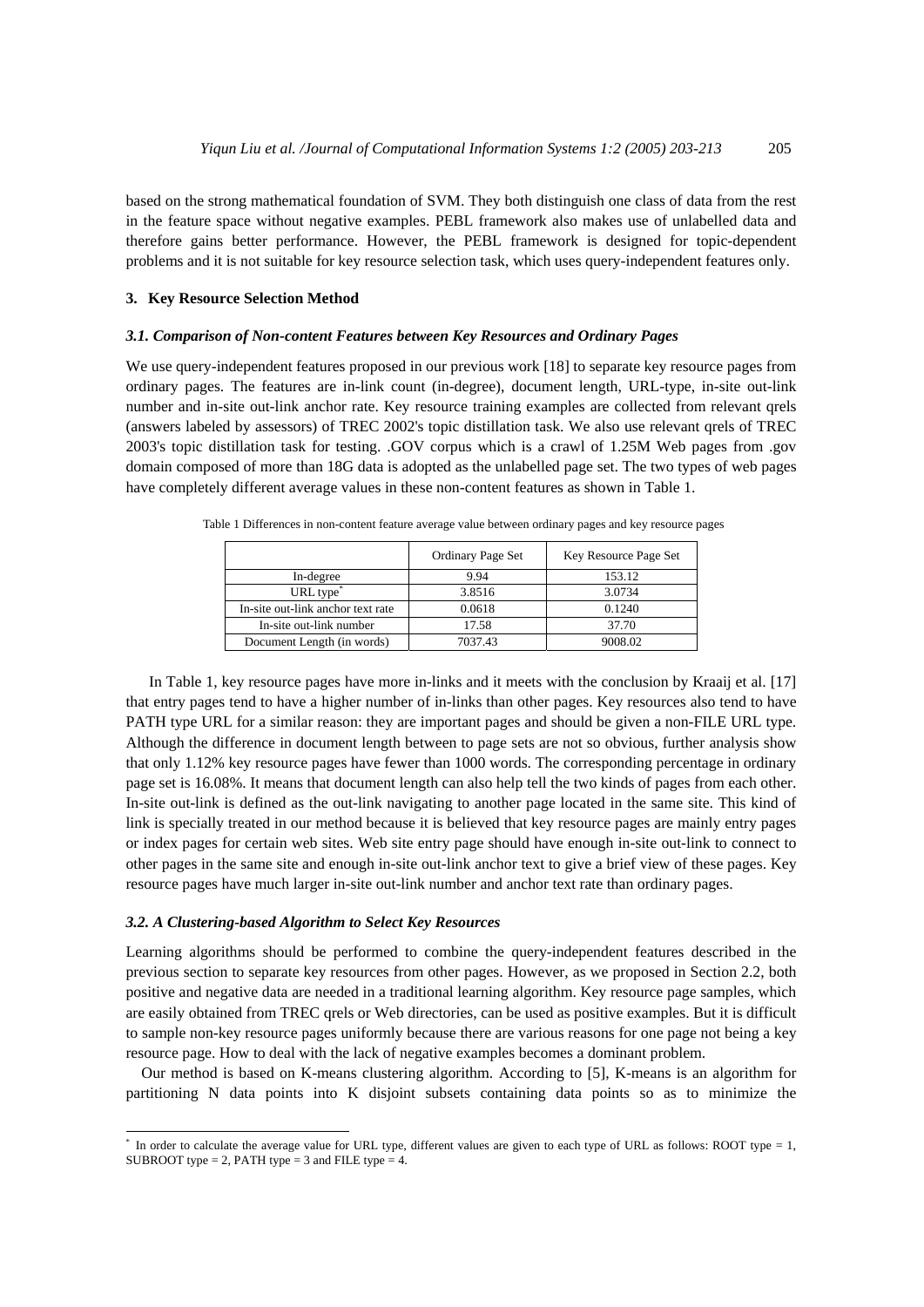sum-of-squares criterion. It is applied in key resource selection because it performs well with a fixed cluster number (2 for this task) and low-dimensional feature space (5 dimensions according to Section 3.1). In our algorithm, information of negative examples is estimated using both key resource training set and unlabelled data. Supposing *Key* stands for key resource training set and *R* is the proportion of key resource pages in the whole page set, the data cleansing algorithm can be described as follows:

[1] Choose 2 initial cluster centroids:  
\n
$$
M_1 = \frac{1}{|S_{Key}|} \sum_{X_i \in S_{Key}} X_i
$$
\n
$$
M_2 = \frac{M(\text{whole page set}) - R \cdot M_1}{1 - R}
$$
\n[2] In the *k*<sup>th</sup> iterative, instance *X* will be assigned to the *j*<sup>th</sup> cluster  $S_j^{(k)}$  if :  
\n
$$
\left\|X - M_j^{(k)}\right\| = \min \left\|X - M_i^{(k)}\right\| \quad (j = 1, 2)
$$
\n[3] For  $S_j^{(k)}$ , calculate  $M_j^{(k+1)}$ , which is defined as:  
\n
$$
M_j^{(k+1)} = \frac{1}{N_j} \sum_{X \in S_j^{(k)}} X \quad (j = 1, 2)
$$
\n[4] If  $M_j^{(k+1)} = M_j^{(k)}$   $(j = 1, 2)$ , exit.  
\nElse go to [2].

In this algorithm,  $M_2$  (the negative centroid) is estimated using the whole collection centroid, the positive centroid and *R*. All centroids are adjusted after each partition. The whole collection is divided into two non-interacted sets when algorithm finishes. Figure 1 show how the algorithm performs on .GOV.



Fig. 1 Key resource selection result set recall varies with iterates

Figure 1 show that with different initial *R* values (1/6 or 1/3), Recall value increases with iterates and converges to the same position at last. Further experiments show that the convergence recall value doesn't change with many different initial values (but it requires different number of iterates before convergence). It means this algorithm doesn't require the knowledge of positive (key resource) proportion from the whole collection and it is one of its major advantages.

The result set obtained from this algorithm covers 89.70% key resource pages in .GOV according to Figure 1 (the converge point). We also found that this set contains 44.30% pages in the corpus, which means more than half web pages can be reduced with 10.30% key information loss.

#### **4. Link Structure Analysis of Cleansed Page Sets**

We analyzed the hyperlink structure of the selected page set to find out whether the pages selected by our data cleansing method are highly qualified. Page sets developed with different methods cover a majority of links of the whole page set according to our experiment results.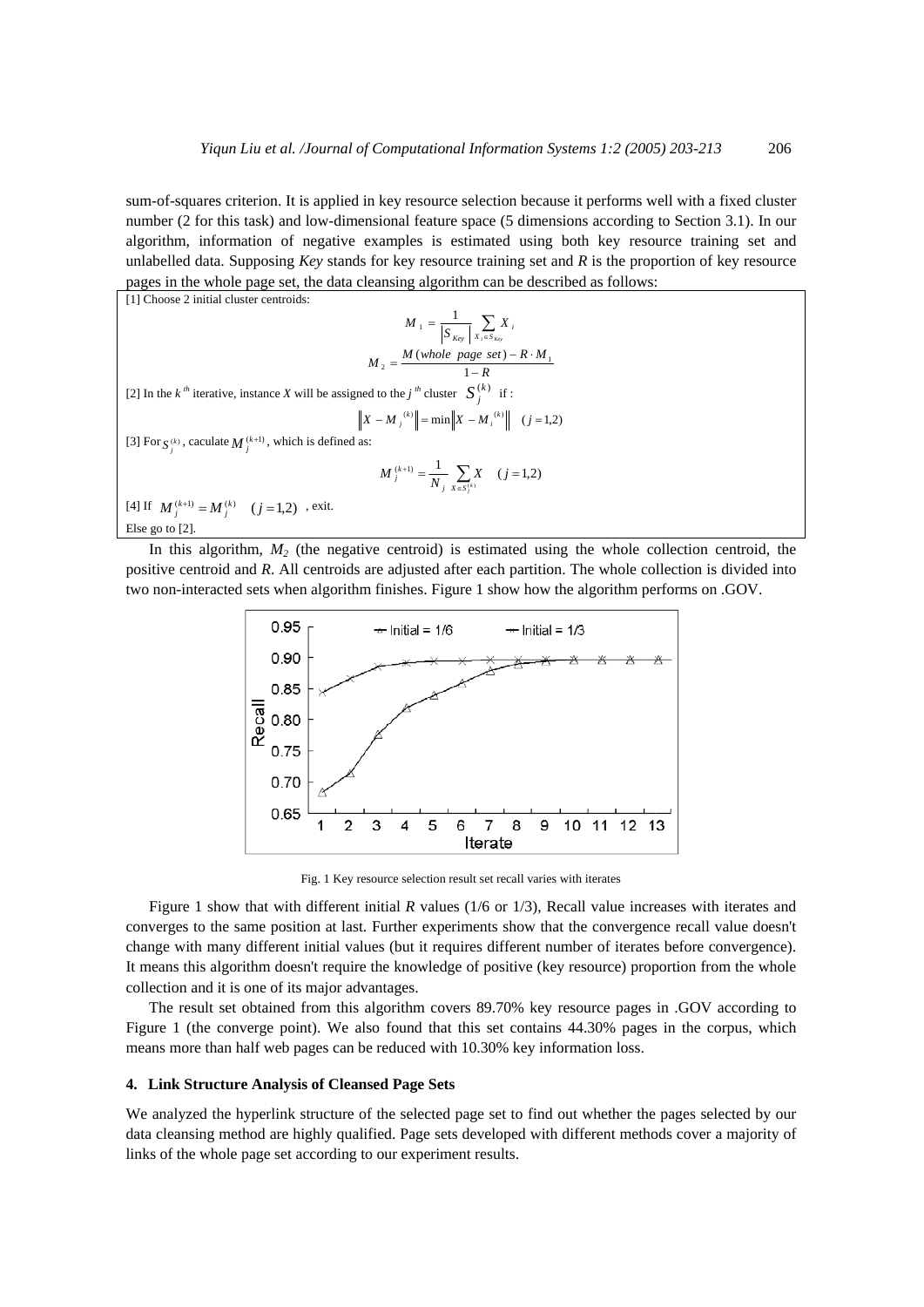There are altogether 10185630 hyperlinks in .GOV corpus and 98% of them is linked to or located in a page selected by our data cleansing algorithm. It means although the amount of pages outside the key resource set (55.70%) is larger than the amount of pages inside (44.30%), there would be almost no links between the outside pages if inside pages were taken. This selected key resource set is similar with Strongly connected components (SCC) proposed by Broder et al in [2]. This phenomenon means that there is little hyperlink structure information loss during the data cleansing process.

## **5. Experiments and Discussions**

#### *5.1 Retrieval Tasks and Evaluation Measures*

According to the query log analysis of Alta Visa by Broder in [1], web search engine queries are grouped into 3 categories, which are Navigational, Informational and Transactional. In order to simulate web search user activity as close as possible, we build a query set in which each type of query has the same proportion as in query log analysis. TREC2003 web track topics and qrels are selected to form this testing set.

Mean Average Precision (MAP) is used as an overall performance metric because it can be applied to measure the performance of all types of queries. Topic distillation and navigational search performance are also evaluated separately with the measure of  $P@10$  (precision at 10 documents) and MRR (Mean Reciprocal Rank) to see the performance of data cleansing method for a particular task. BM2500 weighting and default parameter tuning are used. In-link anchor text is treated as part of the page it links to improve retrieval performance according to [15].

#### *5.2 Retrieval Experiments with Different Data Cleansing Methods*

The test query set described in the previous section are retrieved on all of four page sets selected from .GOV using different data cleansing methods. They are:

- 1. .GOV after data cleansing using K-means clustering / decision tree learning algorithms in [18].
- 2. .GOV after reducing low PageRank/authority/hub value pages.

Experimental results are shown in Table 2 and we can get the following conclusions:

| <b>Cleansing Method</b> | <b>MAP</b> | P@10 for topic distillation queries | <b>MRR</b> for navigational queries |
|-------------------------|------------|-------------------------------------|-------------------------------------|
| No data cleansing       | 0.2476     | 0.1025                              | 0.7443                              |
| K-means based           | 0.2674     | 0.1275                              | 0.7278                              |
| D-Tree based            | 0.2306     | 0.1200                              | 0.6000                              |
| Reducing low PageRank   | 0.2214     | 0.1134                              | 0.6533                              |
| Reducing low authority  | 0.2398     | 0.1100                              | 0.6700                              |
| Reducing low hub        | 0.2481     | 0.1250                              | 0.6357                              |

Table 2 Retrieval performance of web page sets using different cleansing methods

1. With the evaluation metric of MAP, K-means based method obtains the highest score. It means its corresponding cleansed page set gets better retrieval performance than other data cleansing methods.

 2. Web data cleansing by selecting key resources outperforms entire page set by smaller size and better retrieval performance. The cleansed set is composed of less than half of .GOV pages but gets better overall performance with the measure of MAP. However, the whole collection gets higher MRR for navigational type queries according to Table 2. It can be explained by the fact that key resource result set abandons a large number of unimportant pages and some of them aren't useless for all queries (especially for named-page finding queries described in [14]). It is unavoidable to reduce part of useful information in the process of data cleansing but results are still encouraging because overall performance improves and navigational rankings don't depress too much with a significantly smaller page amount.